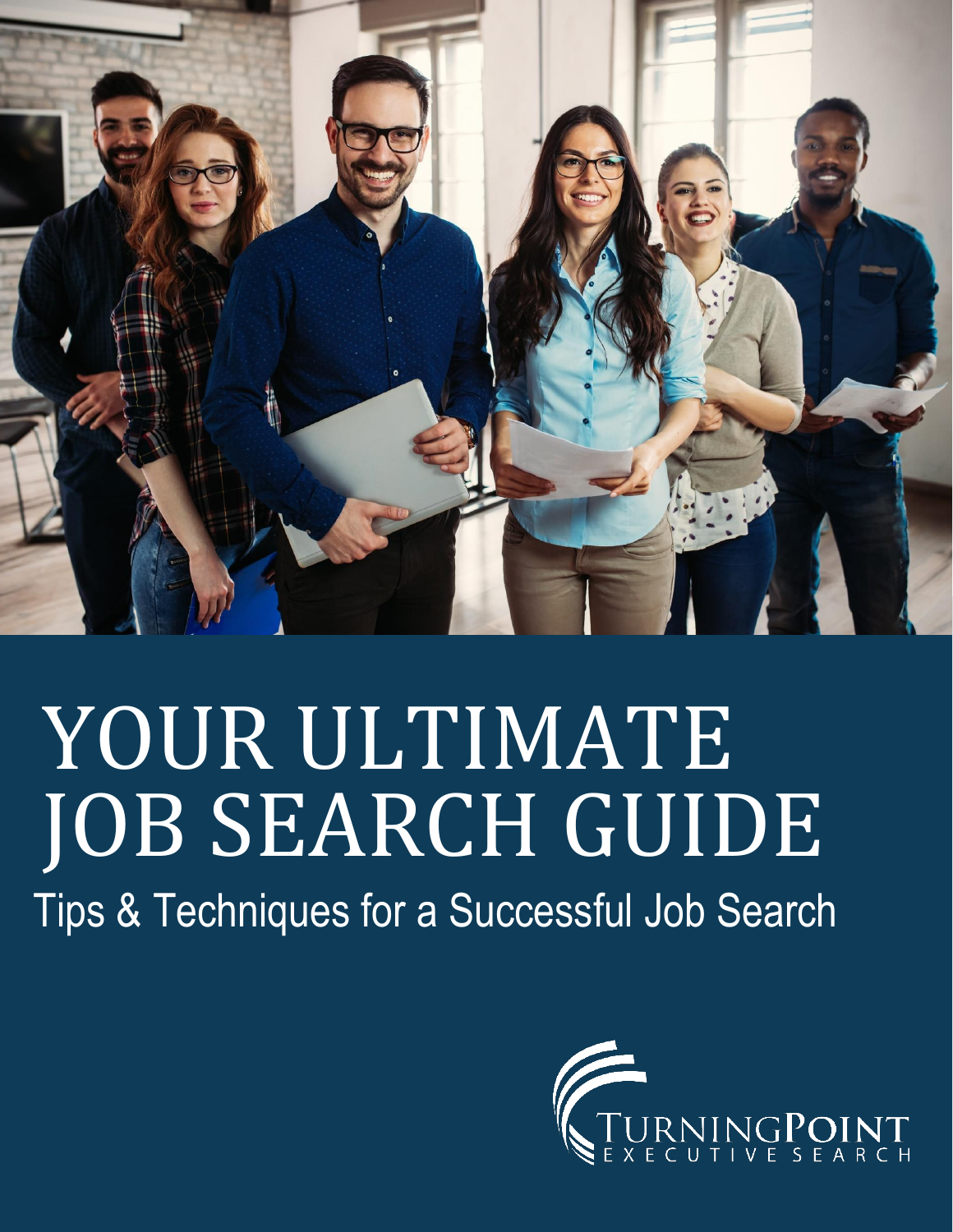Chances are you are [launching a job search](http://turningpointexecsearch.com/2017/11/14/employed-job-search-dos-donts/) for one of two reasons. You have either recently lost your job or [it is time to move on from your current job or organization.](http://turningpointexecsearch.com/2016/01/12/top-game-time-start-job/) Both are strong motivators to hit the pavement to search high and low for something new to meet your professional, financial, and personal goals.

The rise of the digital age has made job searching easier – in theory. Online job postings have replaced searching through the Want Ads. Resumes can now be submitted with the click of a button, doing away with hand-delivering applications. Professional relationships can be formed through platforms such as LinkedIn. Because of these advancements, you might think getting a job is easy and you're ready to get started immediately. We have a better plan…

## **CREATE A JOB SEARCH PLAN**

Your job search will be more effective if you have [a job search plan](http://turningpointexecsearch.com/2017/05/23/fine-tune-your-job-search-to-land-the-job-you-want/) in place. Before you search the first job board, you need to have a clear picture of several things. First, understanding the unique value proposition of the product you are selling – YOU – will make you the best salesman around. Second, you must know where you're going before determining how to get there – outlining your professional goals is key. Additionally, identifying the pros and cons of your current role and organization drives your search for your ideal employer. Lastly, pinpointing reliable and connected colleagues can help you get your foot in the door of just about any company you can think of – so long as you have a plan in place. Building a job search plan can feel overwhelming – and you haven't even begun looking for a job yet! Start simple – Create a weekly or daily schedule of job search activities to keep you on track and feeling productive. An effective job search will require approximately 30 hours/week to be effective. For those of you working full time, expect to spend 10-15 hours/week on your job search. Once you have your schedule in place, simply follow our tips and advice to craft an efficient and effective search.

## **YOUR BRAND**

Whether you are a basketball star or fast food restaurant, branding matters. The same is true for YOU. Our recruiting firm is continually reminding job seekers to develop a unique message that is unforgettable, clear, supported by concrete experience, and marketable. How do you accomplish that? By [knowing your](http://turningpointexecsearch.com/2018/03/16/career-development-professional-dna/)  Professional DNA- [Drive. Niche. Accomplishments.](http://turningpointexecsearch.com/2018/03/16/career-development-professional-dna/) This simple concept will [make you stand out](http://turningpointexecsearch.com/2016/10/04/ask-the-recruiters-how-can-i-stand-out-in-my-job-search/) from the competition. (Hint: Saying you're a "hard worker" or a "fast learner" is neither unique nor memorable.)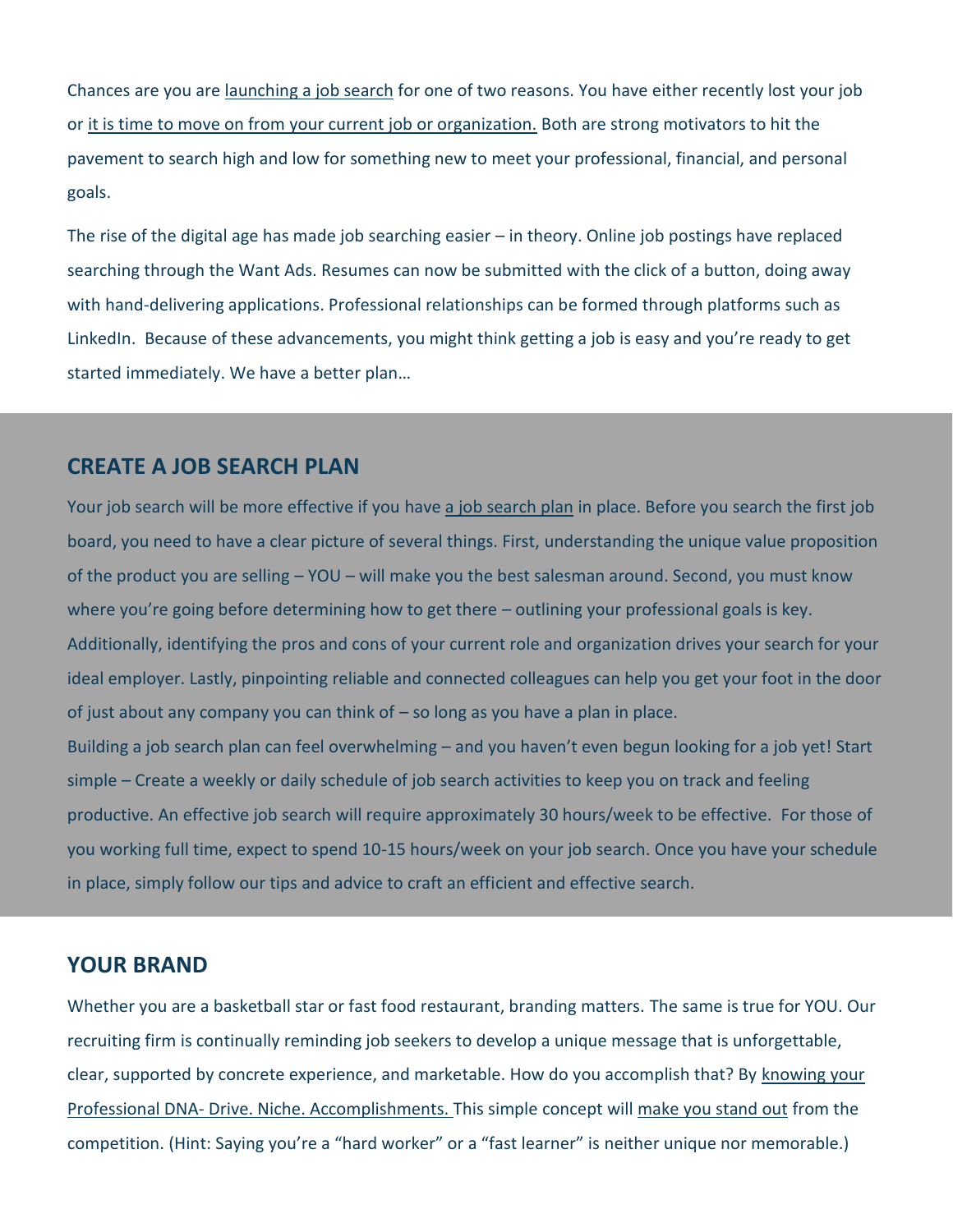Think of your brand as an organization. [We'll call it "Me, Inc.".](http://turningpointexecsearch.com/2018/03/16/career-management-advancement/) The cornerstone of Me, Inc.'s marketing is its latest and greatest product – your unique combination of achievements, skills, and experiences. Consistent and visible messaging spotlights what differentiates Me, Inc. from the competition; do this effectively and the marketplace will be compelled to "buy" the product – namely, YOU.

# **MUST HAVES AND NO WAYS**

When we ask candidates why they are launching a job search, the most common answer we receive is: I hate my current (role, boss, team). Believe it or not, this is an excellent job search starting point. It's not difficult to describe your dream job. The challenge lies in clearly defining why you don't like your current position. What aspects of your role are making you unhappy? Is it poor training and support, continually changing deliverables or a lack of upward mobility? In what ways is your [supervisor's leadership](http://turningpointexecsearch.com/2017/04/11/are-you-a-boss-or-a-bully/)  [style](http://turningpointexecsearch.com/2017/04/11/are-you-a-boss-or-a-bully/) incompatible with your own? How is your department making success impossible? How is the [dynamic of the team](http://turningpointexecsearch.com/2016/03/01/clowns-work-office/) preventing you from reaching the goals you've set? There is a saying in the recruiting world "People join companies and leave managers". If this rings true for you, spend the time identifying the specific management style that is inconsistent with your business philosophy.

The best way to create this "ideal job profile" is to compile a list of the "Get Tos" and the "Have Tos" – in other words, make a simple list of the things you do in your daily routine that you love doing, and those you try to avoid at all cost.

Once you pinpoint the specifics of what is and isn't working, you now have your list of No Ways. These are the leadership deficiencies, job functions and departmental dynamics you want to avoid. You can't always see these things immediately, but you will vigilantly watch for hints of them during your job search. Ideally, you are leaving your current job with the hope of finding something better – and in today's hot job market, there is no reason for you to settle for anything less. Again, it's important to identify what "better" looks like. Perhaps you are looking for a more flexible schedule with the option for [telecommuting.](http://turningpointexecsearch.com/2017/10/31/good-bad-answers-telecommuting/) You may be after a **[better work/life balance](http://turningpointexecsearch.com/2016/08/25/can-you-sign-off-if-your-boss-is-always-on/)**, allowing you to "clock out" at the end of the day and not be on call all night. For some, a [strong training program and support system](http://turningpointexecsearch.com/2017/03/21/youre-the-reason-your-new-hires-feel-trapped/) is the key to professional happiness. These Must Haves will be as much of a driving force in your job search as the things you're trying to avoid.

## [Here are the 7 Most Common Reasons Good Employees Quit](http://turningpointexecsearch.com/2017/08/15/why-good-employees-quit/)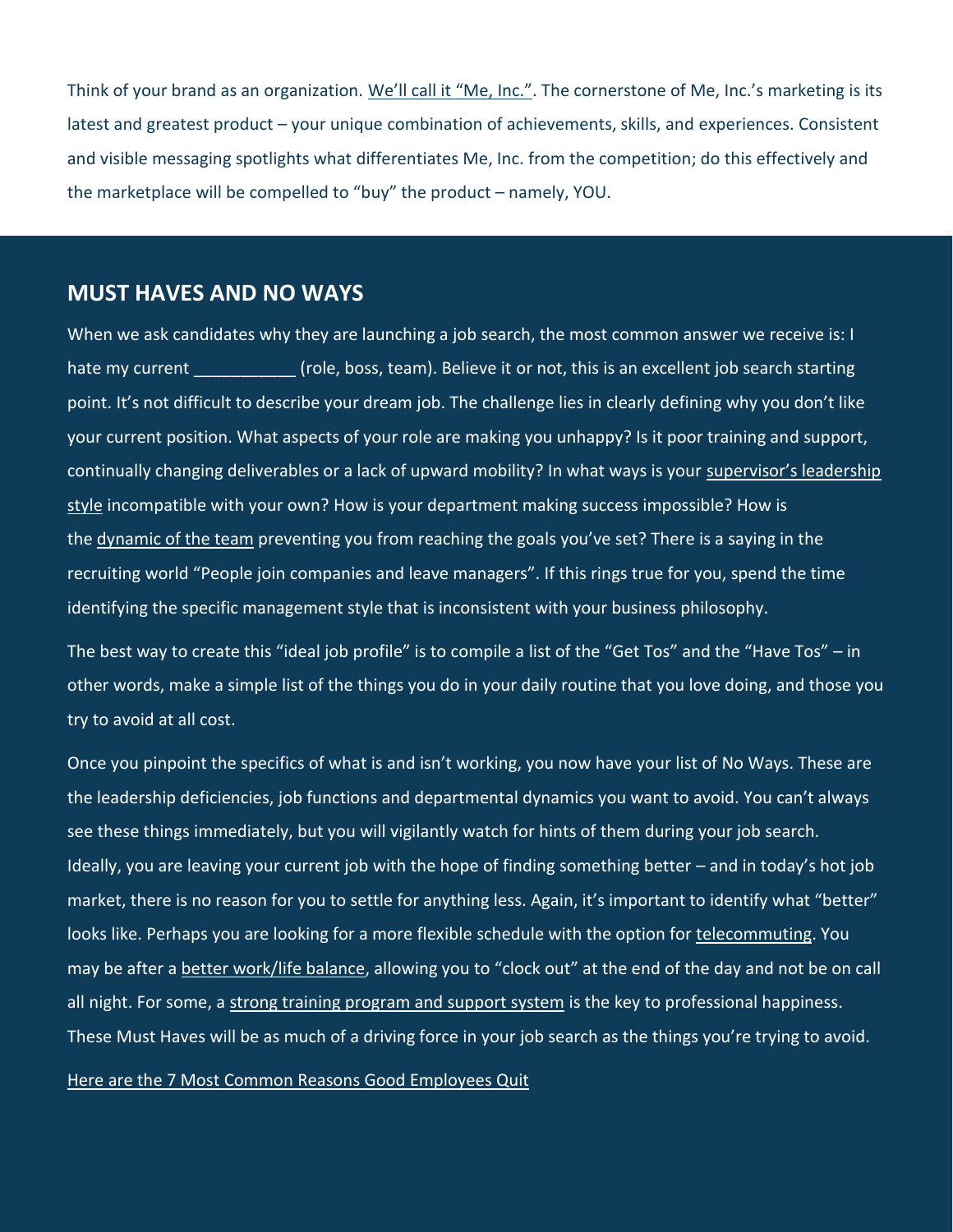# **CREATING A FIRST-CLASS RESUME**

In today's competitive job market, human resource managers, hiring managers, and recruiting professionals are inundated with hundreds of resumes for a single position. Translation: You've got 10-30 seconds to wow her! So, [what can you do to ensure that YOUR resume stands out?](http://turningpointexecsearch.com/2017/09/21/the-resume-that-will-get-you-hired/)

Even in the digital job search age, [your resume is very important.](http://turningpointexecsearch.com/2018/03/07/are-resumes-still-relevant/) Research shows, a polished, professionally written resume significantly increases your chances of securing an interview. While the layout and aesthetics are certainly important, [your resume should](http://turningpointexecsearch.com/2017/06/06/not-your-fathers-resume-2017-resume-trends/) succinctly highlight your work history, technical and leadership skills, professional achievements, and education while answering the employer's most important questions: "What unique value do you offer?" and "Does it meet my needs?" Don't forget, your resume must be consistent with your LinkedIn profile, including dates of employment, company names, titles, etc.!

How do you create a resume that meets those criteria?

#### **Be succinct. Be specific. Be truthful.**

Remember, you've got 10-30 seconds to convince the hiring manager your resume belongs in the "Interview" pile. A checklist of day-to-day tasks or a long-winded laundry list [saturated with jargon and](http://turningpointexecsearch.com/2016/01/26/recruiter-youre-full-st/)  [acronyms](http://turningpointexecsearch.com/2016/01/26/recruiter-youre-full-st/) does not provide him or her with any substance or specific examples of your successes.

Instead, use job, field, or industry-specific [keywords](http://turningpointexecsearch.com/turningpointexecsearch.com/html/wp-content/uploads/2018/03/keywords-for-linkedin-and-resumes.pdf) to concisely emphasize your qualifications. Give measurable examples of achievements, such as the programs or processes you developed and implemented to successfully reduce costs and improve efficiencies. Remember, companies want to know what makes you stand out as someone that will bring something unique to their organization. Never exaggerate or lie about your capabilities and successes.

Tailor all your materials for each specific job and audience, including your cover letter, resume, and thank you note. If your skills or experience aren't an obvious match, it's up to you to connect the dots for the hiring manager.

Before you craft your resume, take the time to compile a list of the positions you have held, including the corresponding duties. From this, outline your accomplishments and results in each role. Compile an inventory of your top 8 hard and soft skills. This process can be challenging but will provide you with the fundamentals to create an impressive resume.

[Download our resume essentials tool kit.](http://turningpointexecsearch.com/wp-content/uploads/2017/02/resume-tool-box.pdf)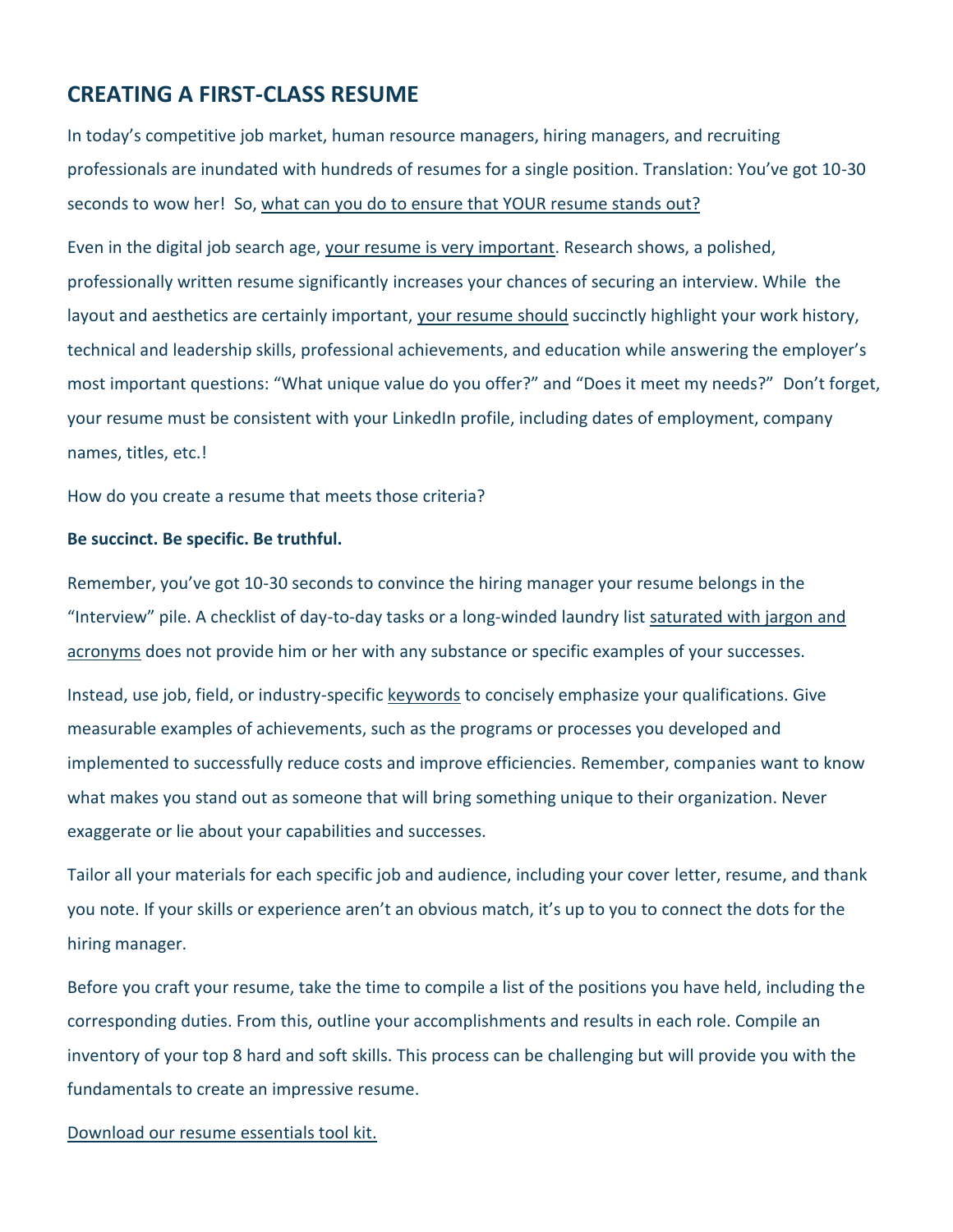Remember, your resume is a marketing piece. It must sell the employer on your unique value proposition. It is valuable real estate and must catch the reader's attention in an easy to read, chronological structure. Do NOT include personal data such as marital status, a photograph or date of birth. This information is irrelevant.

When it comes to cover letters, research shows that only 10%-15% of them are ever read! Many job seekers spend hours and hours, perfecting their cover letters, and just a fraction of this time on their resume – the reverse should be true! If you decide to include a cover letter, it shouldn't be a regurgitation of your resume. Instead, use the cover letter to address issues that are not mentioned in your resume (e.g. relocation, the reasons for leaving your last few jobs if the tenures were less than 1 year, citizenship or legal work status, etc.)

## **BEYOND A RESUME- YOUR LINKEDIN PROFILE**

As we've mentioned, hiring is largely digitally-driven. It makes sense, then, that you are where hiring managers and recruiters are searching for top talent – LinkedIn. Most people think of LinkedIn as the online version of their resume. For a job seeker, it is more than that. It's the expression of your personal brand, your corporate worth, and the kind of employee you are.

Each section of your profile will showcase who you are and what you specialize in. Written in paragraph form, the 'Summary' allows you to expand on the information you shared on your resume. It the perfect place to express your personality and highlight your special skills and experiences. Be sure you include those keywords we've discussed! This is also the perfect place to post media such as videos, presentations, and links to relevant articles you've published.

The most 'Experience' portion of your profile is another place to incorporate keywords and share your capabilities in more detail than you could with your traditional resume. We strongly suggest reaching out to colleagues, people who reported to you, and former employers for recommendations and endorsements. Research suggests that LinkedIn Profiles with recommendations are three times more likely to get inquiries through LinkedIn searches than those without them.

[Buy our book](http://a.co/fmCBmnH) and learn more tips & secrets to creating a LinkedIn Profile hiring managers will notice.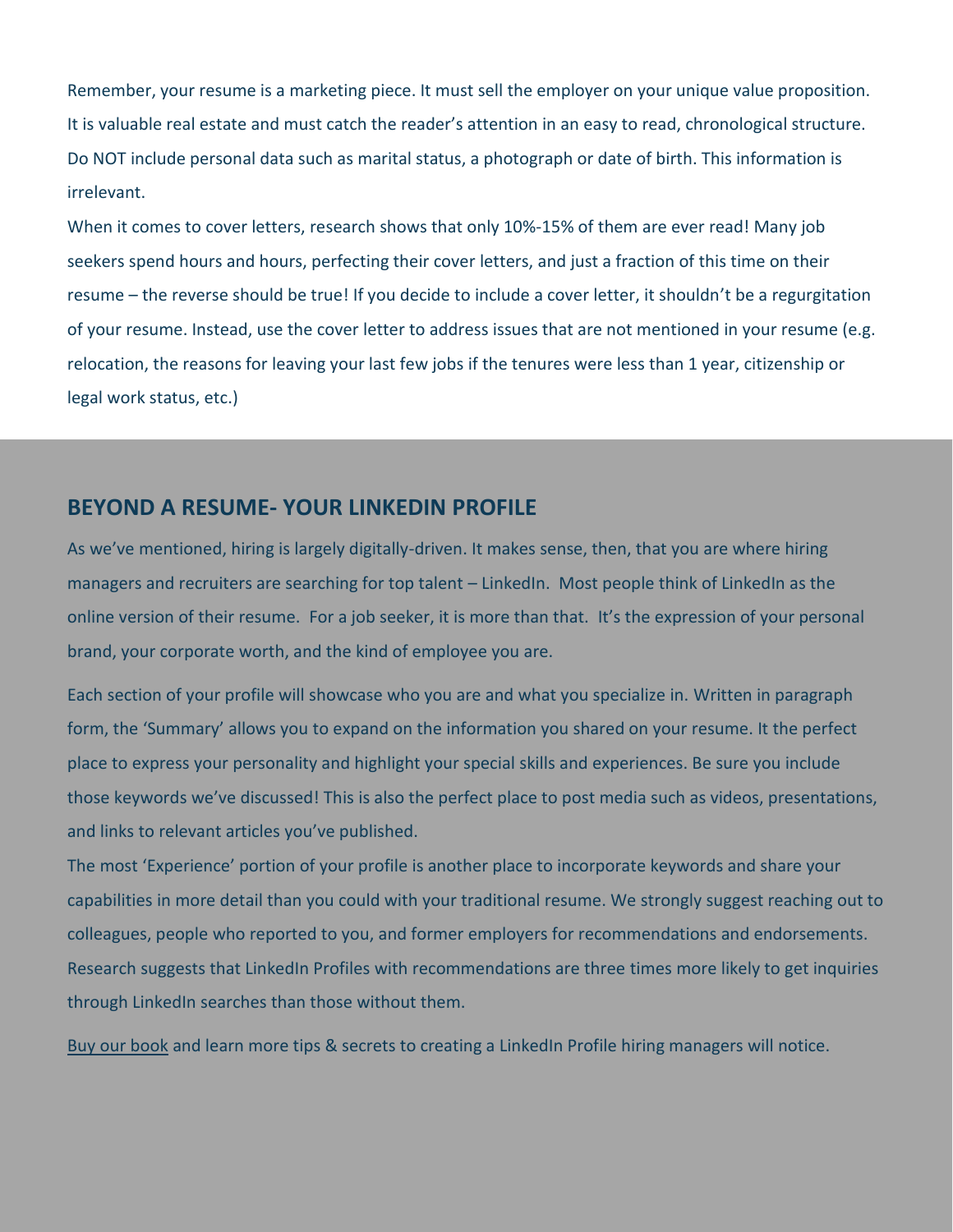# **RESEARCH, RESEARCH, RESEARCH**

#### **Research Your Ideal Role**

Whether you are looking to advance to the next level or make a lateral move, you must research the type of role you are seeking. A lot has probably changed since the last time you looked for a job – everything from job titles and reporting structures, to metrics and KPIs. [Every role has its own language,](http://turningpointexecsearch.com/2017/09/27/what-companies-want-in-a-top-notch-sales-hire/) using specific keywords to demonstrate required competencies. Become fluent in the language of your target position. Researching job descriptions for specific roles (and the people who have them) will help you to uncover where you have an edge over the competition. This will also reveal any deficiencies that may require additional training or experience.

If you are making an industry change in addition to or instead of a role change, researching your role is absolutely essential. The current job market is tight. Many [employers are open to hiring](http://turningpointexecsearch.com/2018/01/17/hiring-80-new-100/) talent across industries.

Additionally, it is imperative that you isolate your ideal company structure and culture. Big companies vary significantly from small businesses; early stage or venture-backed businesses differ from family-run operations. None of these options is right or wrong for everyone – the key is to determine what is right for YOU.

### **Research Your Ideal Companies (Your Target Companies)**

For some job seekers, [anywhere is better than their current place of employment.](http://turningpointexecsearch.com/2017/08/15/why-good-employees-quit/) Hopefully, this is not you. Launching your job search with a few key companies in mind will make the process move more quickly and successfully. Identify a few target companies through an acquaintance or based on your personal or professional passions (e.g. golf, drug discovery, travel, etc.). Researching an organization provides a glimpse into the corporate culture and helps you determine whether this option will maximize your "Must Haves" while avoiding your "No Ways".

If you haven't created a list of target companies or identified your ideal company structure, you should [get](https://premium.linkedin.com/jobsearch/resources/get-connected/how-to-build-a-list-of-target-companies)  [started right away.](https://premium.linkedin.com/jobsearch/resources/get-connected/how-to-build-a-list-of-target-companies) The most comprehensive and reliable source is a professional acquaintance- be it a former colleague or boss. Search out people who enjoy their job and consistently sing their organization's praises. Ask them to share the company's strengths and weaknesses. Most importantly, ask about your "Must Haves".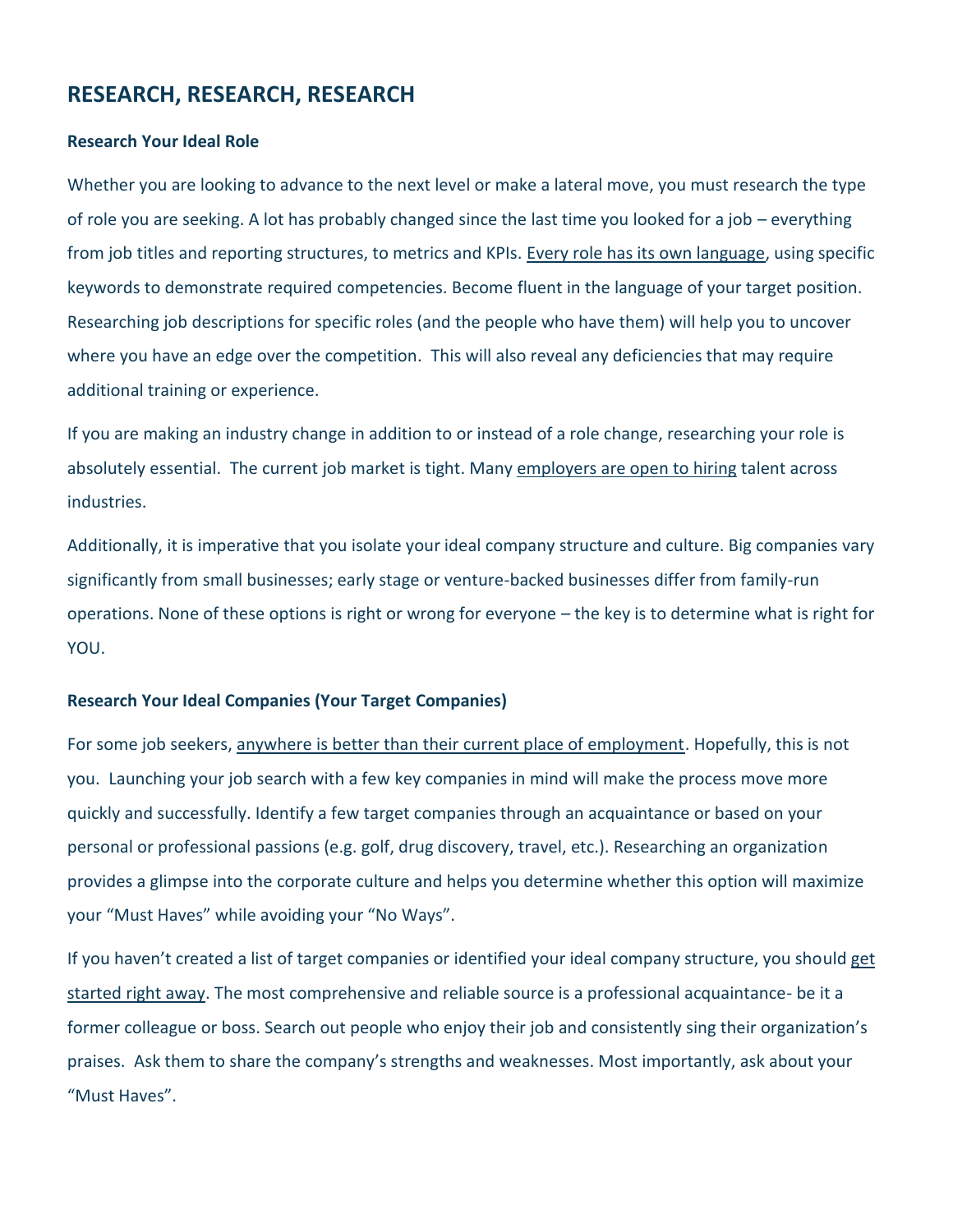Another excellent source for a company's reputation is the good old Internet. Websites such as [Glassdoor.com](https://www.glassdoor.com/index.htm) or even a simple Google search can reveal a lot. As you identify organizations of interest, [visit their website to learn more about who they are and what they do.](http://turningpointexecsearch.com/2017/10/11/employers-reference-checks/) Find their [company page](https://www.linkedin.com/company/turningpoint-executive-search-&-startingpoint-careers/)  [on LinkedIn](https://www.linkedin.com/company/turningpoint-executive-search-&-startingpoint-careers/) to see if you know anyone connected to the company who can give you further insight and possibly connect you with the right people to get you hired. Additional resources include analyst reports for public companies, "Best Places to Work" lists, industry rankings and reports.

#### **Research Your Ideal Compensation**

Think of salary negotiation like buying a house – you wouldn't make an offer unless you knew what similar houses in the same area were selling for. Your salary is no different. Doing your due diligence and finding comparable numbers for your role, experience, and location will help you with your search and salary negotiations. The information you compile will help you set reasonable and attainable compensation expectations. Ideal sources include other open positions, colleagues who are in a comparable role, compensation consultants, and recruiters.

Familiarize yourself with your state's laws regarding salary history. California recently became the 8th state to [pass legislation prohibiting employers](http://turningpointexecsearch.com/2018/02/14/dont-ask-hopefully-theyll-tell-ab-168-impacts-hiring/) and their agents from asking prospective candidates about their salary and benefit history. Additionally, they are now required to publish salary ranges for any open positions. What does this new law mean for you as a job seeker? Regardless of where you reside, your age, race or gender, you now have an all-access pass to competitive compensation packages. All this information will help you [calculate what we call "Your 3 Numbers". Your Dream Number. Your](http://turningpointexecsearch.com/turningpointexecsearch.com/html/wp-content/uploads/2018/03/salary-negotiations-6-steps.pdf)  [Walk-Away Number. Your comfort numbers.](http://turningpointexecsearch.com/turningpointexecsearch.com/html/wp-content/uploads/2018/03/salary-negotiations-6-steps.pdf)

## **FINDING A JOB**

Now that your Job Search Plan is in place. You've created a solid, marketable brand; and you know what you do and don't want in your next role. In your hand, you have a professional, succinct resume that highlights what sets you apart from the crowd. You've pinpointed the role you want, the companies that are appealing, and what you can reasonably expect in compensation. Now you're ready to hit the pavement… or click the mouse.

[Hiring has predominantly become a digital endeavor;](http://turningpointexecsearch.com/2018/03/07/are-resumes-still-relevant/) but don't underestimate the power of a good handshake, a face to face meeting, and small talk. Keep in mind, 75% of today's jobs are filled through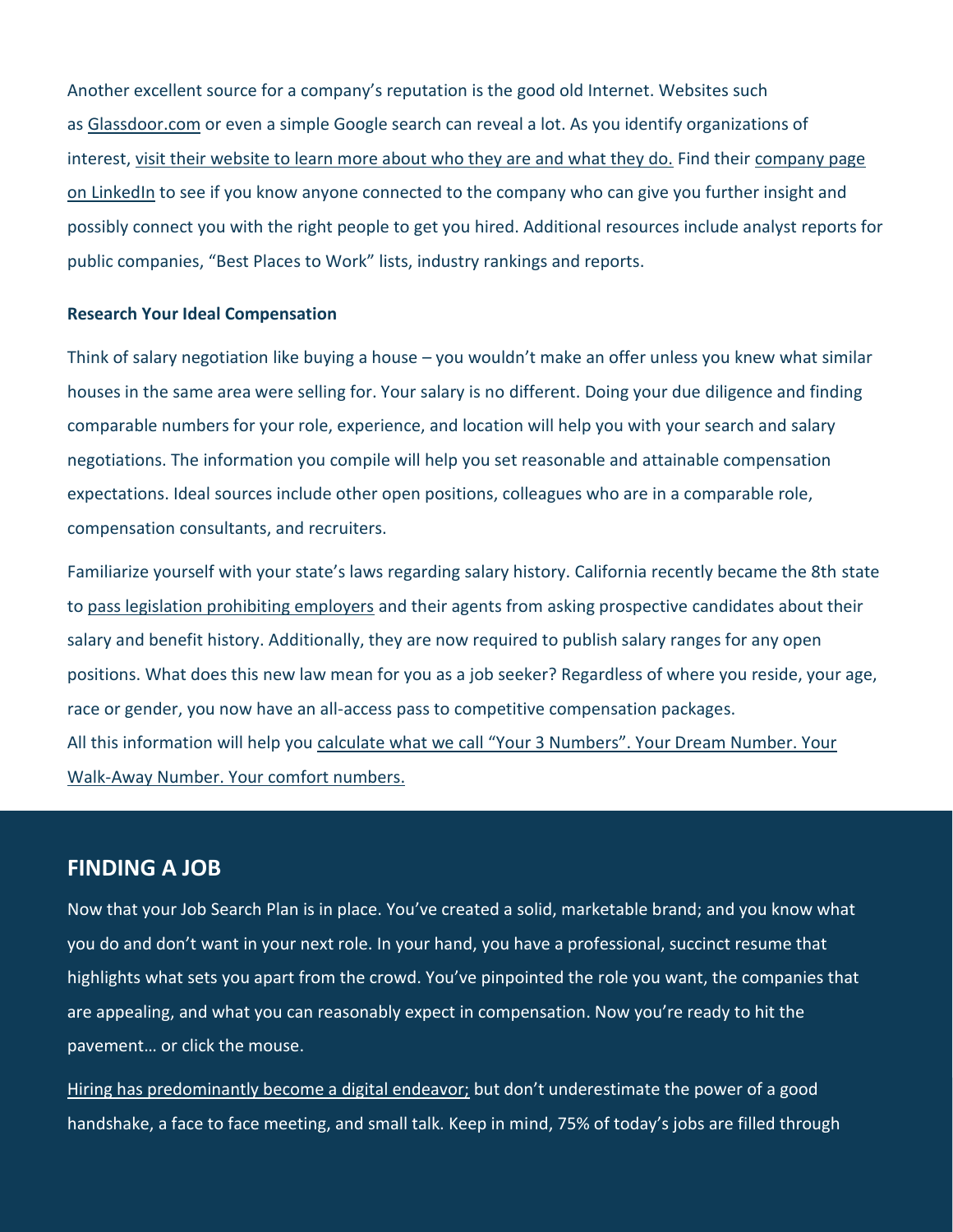networking, referrals & connections; 10-15% are filled through online job postings; and approximately 10- 15% are filled by recruiters. This is why we recommend a three-pronged approach to finding your next job.

#### **Networking – the #1 resource for finding a job**

Because some people are more comfortable behind a computer, while others prefer to make eye contact, both online and in person networking can be effective, if done right. The key to productive in person [networking](http://turningpointexecsearch.com/2015/11/24/5-tips-bringing-social-networking-holiday-season/) is to look at it as socializing, rather than simply looking for a job. You have to be willing to help others first if you are going to rely on them to help you. Joining industry organizations is an excellent way to meet peers and potential employers with whom you already have something in common. Research local [networking groups](http://turningpointexecsearch.com/resources/networking-groups/) and regularly attend their events. It's tempting to attend an event only once, making a rash decision about future meetings from this organization. However, be sure to give them more than one chance. If, after several events, this group is not the right fit for you, try something new. Making [networking personal rather](http://turningpointexecsearch.com/2017/05/30/stop-wasting-your-time-networking/) than just professional is another way to make great connections – having some fun along the way.

Online networking is also extremely valuable if handled correctly. Thanks to the great connector, LinkedIn, you can connect with anyone from your fifth-grade teacher to your current employer. However, the breadth of connections available can make it difficult to [know where to start.](http://a.co/fMNsE1j) We suggest beginning with a list of current and active contacts, former colleagues and bosses, and fellow college alumni. Make sure you are connected to them through LinkedIn as well. Use your list of target companies to identify potential contacts and by extension, prospective employers. Research those companies to find the hiring managers, HR directors, internal recruiters, department heads, and even the person who has the job you want.

Now that your connections are bursting at the seams, it's time to [leverage your LinkedIn network.](https://www.amazon.com/LinkedIn-Hiring-Secrets-Marketing-Leaders-ebook/dp/B01HOY9P9Q/ref=sr_1_1?ie=UTF8&qid=1520524917&sr=8-1&keywords=ken+schmitt) There are those who actively participate on LinkedIn by posting their own unique content, sharing other's content, participating in discussions, and making introductions. Then there are those who simply have an account they occasionally pop into. Guess which one is growing their viable network and meeting their next employer? Use LinkedIn for what it was designed – connecting people who otherwise would have no contact. Invite colleagues of colleagues to join your network. As we stated above, find employees of the companies you want to join and take the first step to getting your name on their radar.

#### [Order your copy of our book on how to use LinkedIn to find a job.](http://a.co/fMNsE1j)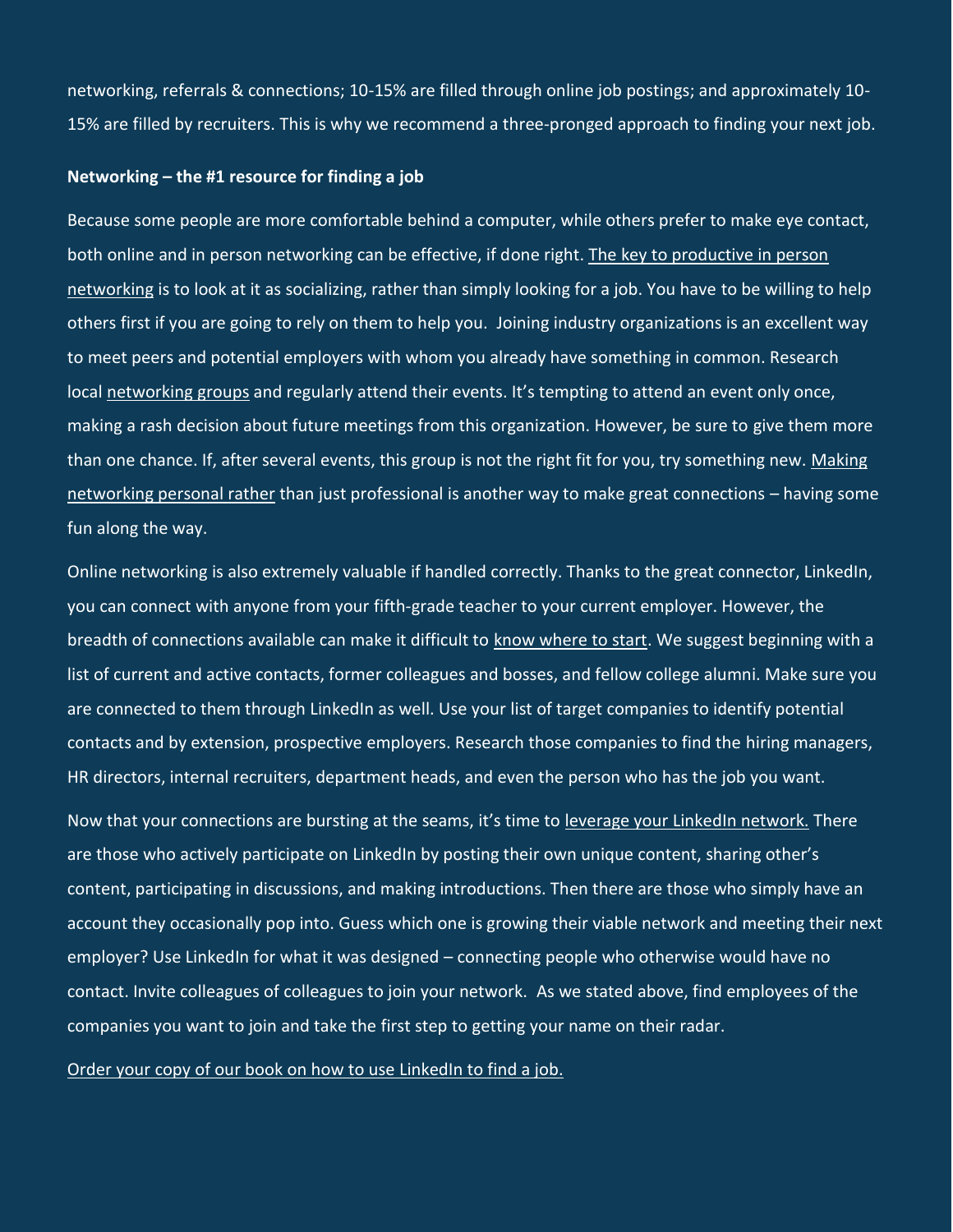#### **Job Boards, Job Postings, and Company Websites**

Job boards like LinkedIn and company websites are the fastest way to see who's hiring. LinkedIn is the premier place to look for a job. Its members span the globe, giving you 24-hour access to the latest job openings. Another benefit of using LinkedIn's job board is its connectivity. You can simultaneously identify open jobs in your industry or role while getting instantaneous access to information about the organization through their Company Page and find any connections you may have to the organization.

Company websites also offer an up-to-the-minute listing of open positions. The size of a company is important here. It may be more challenging to connect with a person in a larger organization. Most job postings include a portal for resume submissions. On the other hand, these larger companies have robust Applicant Tracking Systems (ATS) which carefully screen those submissions, quickly identifying and flagging viable candidates through their matching algorithms.

The unfortunate thing about the abundance of online job postings is that the applicant pool can be enormous. This creates a huge backlog of resumes for HR professionals and hiring managers. Typically, fewer than 10% of the online applications that you complete will ever get a response, so don't get frustrated or disheartened if you aren't hearing back from the company. It's up to you to follow up every 7- 10 days with the employer if you haven't received an email follow up or acknowledgment of your application being received.

#### **Working with a Recruiter**

We wouldn't be a [successful Executive Search Firm](http://turningpointexecsearch.com/about-us/in-the-news/) if we didn't sing our own praises, once in a while. The [value of a recruiter](http://turningpointexecsearch.com/2017/08/09/recruiters-get-better-hires/) is undeniable. They have the inside track on open jobs that have not yet been made public; and their working- relationship with the hiring manager makes them privy to the specifics of the ideal candidate. Connect with reputable recruiters on LinkedIn or in person. Following the recruiting firm will give you real-time access to any searches they may be working on. Ideally, you will want to build a list of 3-4 recruiters that you can rely on – some will be geographically focused, some will work in one industry, and others (like us) will focus on specific functions. Don't forget! The job specs they post reveal a lot about the types of competencies and experience hiring managers are seeking. These will help you tailor your resume and add to your own LinkedIn profile.

#### [Read our article on how a recruiter can help you find a job](http://turningpointexecsearch.com/2018/01/02/does-my-recruiter-hate-me/)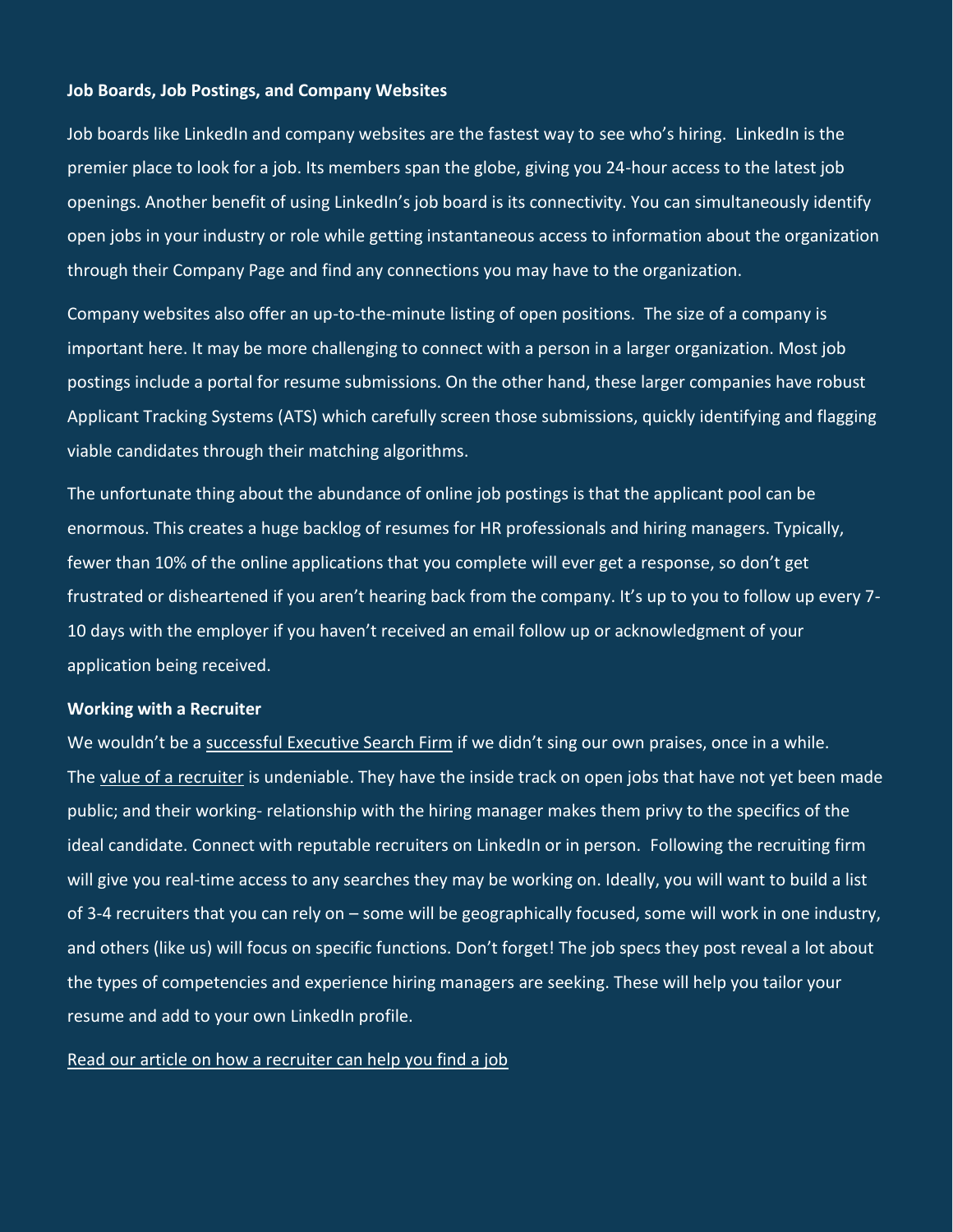## **MEMORABLE INTERVIEWING**

The interview is the make it or break it part of the job search process. An employer is looking not only for the right skill set, but also the "right fit"- someone who fulfills the technical job requirements and meshes with the current staff and company culture. [Be prepared.](http://turningpointexecsearch.com/turningpointexecsearch.com/html/wp-content/uploads/2018/03/mock-interviewing-faq.pdf)

[The phone interview](http://turningpointexecsearch.com/turningpointexecsearch.com/html/wp-content/uploads/2018/03/turningpoint.-effective-phone-interviewing.pdf) is often the first hurdle that a candidate must successfully overcome to move forward in the process. It shouldn't be taken lightly. Effectively representing yourself over the phone can be challenging. Unlike an in-person interview, the conversation doesn't include the nuances and visual aids that we often use in a conversation. For example, the person on the other end of the phone can't see you shaking your head to answer no, or the smile on your face in agreement. However, research shows that smiling on the phone will make a positive impact on the listener. It forces you to be more upbeat, to slow down your speech and to demonstrate your passion for the position. Body language counts, even on the phone!

If things go well, the next step will be an in-person meeting. [To make this interview successful,](http://turningpointexecsearch.com/turningpointexecsearch.com/html/wp-content/uploads/2018/03/turningpoint.-memorable-interviewing-6-bes-handout.pdf) showcase your skills and personality. It's also your chance to assess the company and decide if this opportunity will meet your needs. Remember to end every interview with "I am very excited about this position. Are there any aspects of my background that I can clarify to ensure that I am a good fit for the job?" We encourage you to add "Based on what I have shared today, what are your thoughts on my fit for this position?". If [you're not prepared](http://turningpointexecsearch.com/2016/07/27/i-cant-believe-he-did-that-interview-fails/) with responses AND questions, the process of interviewing can seem overwhelming, exhausting, and nerve-racking.

Be prepared in advance to provide references. References from past employers carry the most weight. Select 3-4 individuals that can speak to your skills, abilities, and work style. Remember to notify them in advance to expect a call.

[Don't forget to follow up](http://turningpointexecsearch.com/2016/07/20/interview-etiquette-4-things-you-cant-forget-if-you-want-to-get-the-job/). Saying "thank you" is not only the right thing to do, it is an effective job search strategy. A hand-written thank-you note is another opportunity to sell your qualifications and leave a positive impression on the employer. Send it immediately after the interview is complete so you don't forget. Follow up with an email the next day and consider attaching an interesting and relevant article. If you interview with several people, send a thank you note to each one. You can use essentially the same letter but vary a sentence or two to individualize each one in case the recipients compare notes.